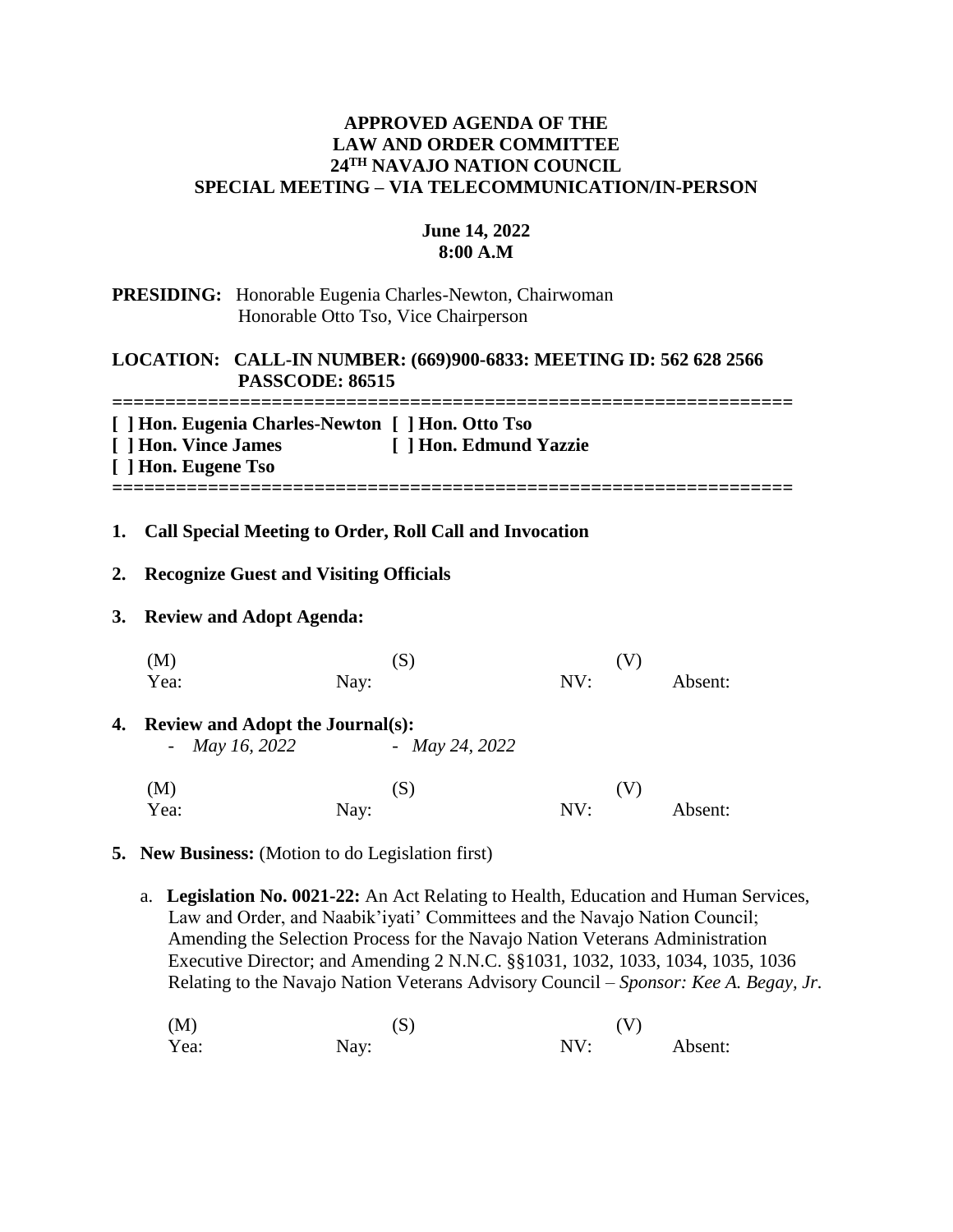- b. **Legislation No. 0022-22:** An Act Relating to Health Education and Human Services, Law and Order, and Naabik'iyati' Committees and the Navajo Nation Council; Amending 2 N.N.C. §1033 to Establish a Program Manager to Administer the Veterans Housing Program – *Sponsor Kee A. Begay, Jr.*
	- (M)  $(S)$  (V) Yea: Nay: Nay: NV: Absent:
- c. **Legislation No. 0024-22:** An Action Relating to Resources and Development, Health, Education and Human Services, Budget and Finance, Law and Order, and Naabik'iyati' Committees and the Navajo Nation Council; Amending the Navajo Nation Veterans Trust Fund at 12 N.N.C. §1176 to Create Separate Business Unit Numbers when Funding Navajo Veterans' Organizations – *Sponsors: Honorable Kee A. Begay, Jr./ Honorable Amber Kanazbah Crotty/Honorable Carl R. Slater* (M)  $(S)$  (V) Yea: Nay: Nay: NV: Absent:
- d. **Legislation No. 0092-22:** An Act Relating to Health Education and Human Services, Law and Order, and Naabik'iyati' Committees and the Navajo Nation Council; Amending 15 N.N.C. §§ 302-308, the Plan of Operations of the Navajo Nation Labor Commission –  *Sponsor: Honorable Otto Tso*

 $(M)$  (S)  $(N)$  Absent:

### **6. Receiving Reports:**

- a. Report from Division of Public Safety and Department of Diné Education on how they are keeping our school's safe, due to recent shooting in Texas and what is needed since budget session is coming up
- $(M)$  (S)  $(V)$ Yea: Nay: Nay: NV: Absent:
- b. Report from Daryl Noon, Chief of Police, Navajo Nation Police Department regarding Intergovernmental Agreement with Nahata Dziil Commission Governance in Nahata Dziil, Arizona (New Lands) to occupy the building for Police Officer

| (M)  | (S)  | (V) |         |
|------|------|-----|---------|
| Yea: | Nay: | NV: | Absent: |

# **7. Old Business:**

a. **Legislation No. 0089-22:** An Action Relating to the Law and Order Committee; Approving and Amending the Plan of Operation for the Navajo Nation Police Department – *Sponsor: Honorable Otto Tso*